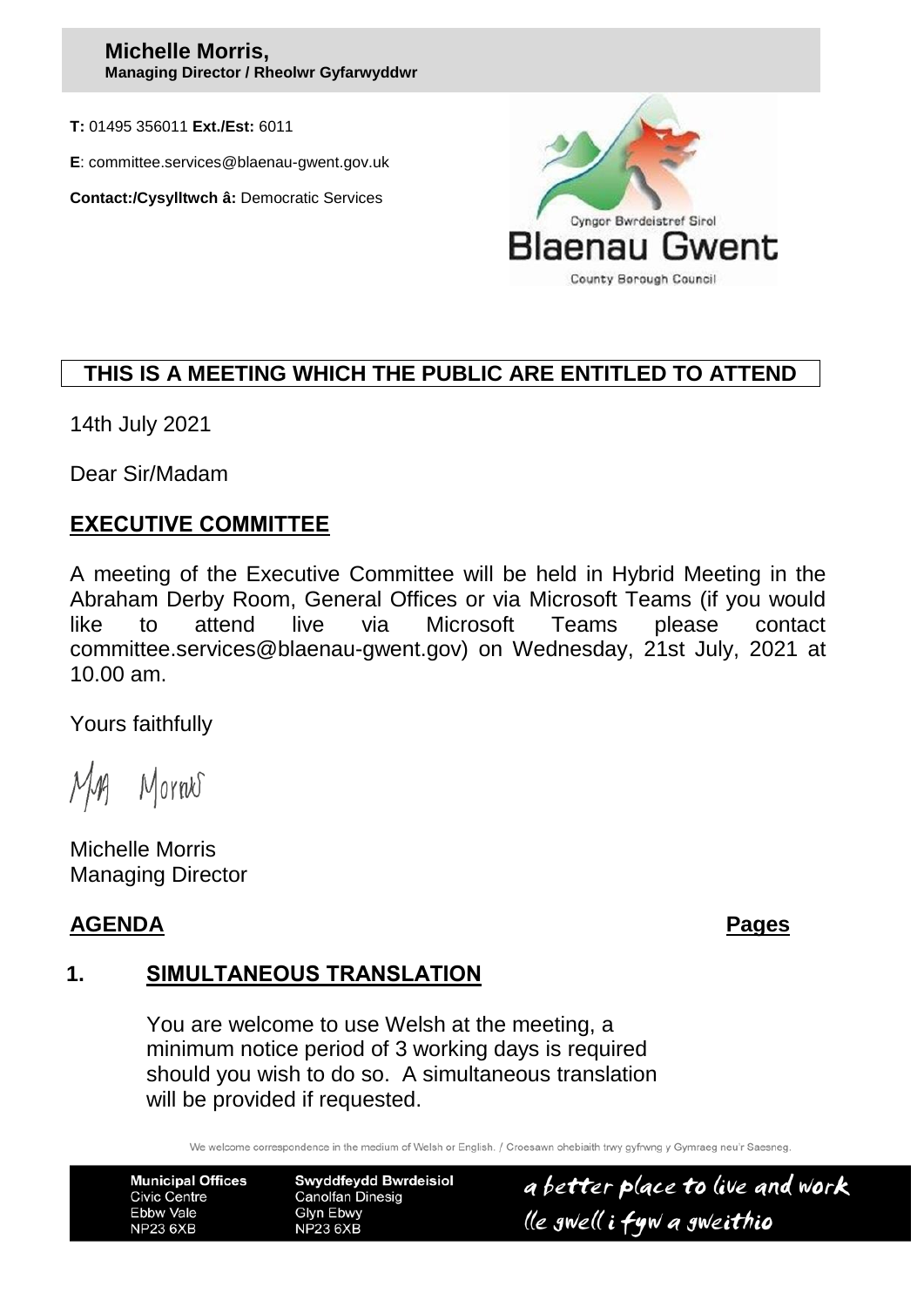# **2. APOLOGIES**

To receive.

### **3. DECLARATIONS OF INTEREST AND DISPENSATIONS**

To receive.

# **MINUTES**

| 4. | <b>SPECIAL EXECUTIVE</b>                                                                 | $7 - 10$  |
|----|------------------------------------------------------------------------------------------|-----------|
|    | To consider the Minutes of the Special Executive held<br>on 9 <sup>th</sup> June, 2021.  |           |
| 5. | <b>SPECIAL EXECUTIVE</b>                                                                 | $11 - 14$ |
|    | To consider the Minutes of the Special Executive held<br>on 23 <sup>rd</sup> June, 2021. |           |
|    | <b>DECISION ITEMS - CORPORATE SERVICES MATTERS</b>                                       |           |
| 6. | PROPOSED EXECUTIVE COMMITTEE FORWARD<br><b>WORK PROGRAMME 2021-22</b>                    | $15 - 46$ |
|    | To consider the report.                                                                  |           |
| 7. | <b>GRANTS TO ORGANISATIONS</b>                                                           | $47 - 48$ |
|    | To consider the report of the Chief Officer Resources.                                   |           |
| 8. | <b>WORKFORCE STRATEGY 2021-2026</b>                                                      | $49 - 76$ |
|    | To consider the report of the Head of Organisational<br>Development.                     |           |
|    | <b>DECISION ITEM -</b>                                                                   |           |
|    | <b>REGENERATION &amp; ECONOMIC DEVELOPMENT MATTERS</b>                                   |           |
| 9. | <b>COMMUNITY MUNICIPAL INVESTMENT</b>                                                    | $77 - 86$ |
|    | To consider the report of the Corporate Director                                         |           |

To consider the report of the Corporate Director Regeneration and Community Services.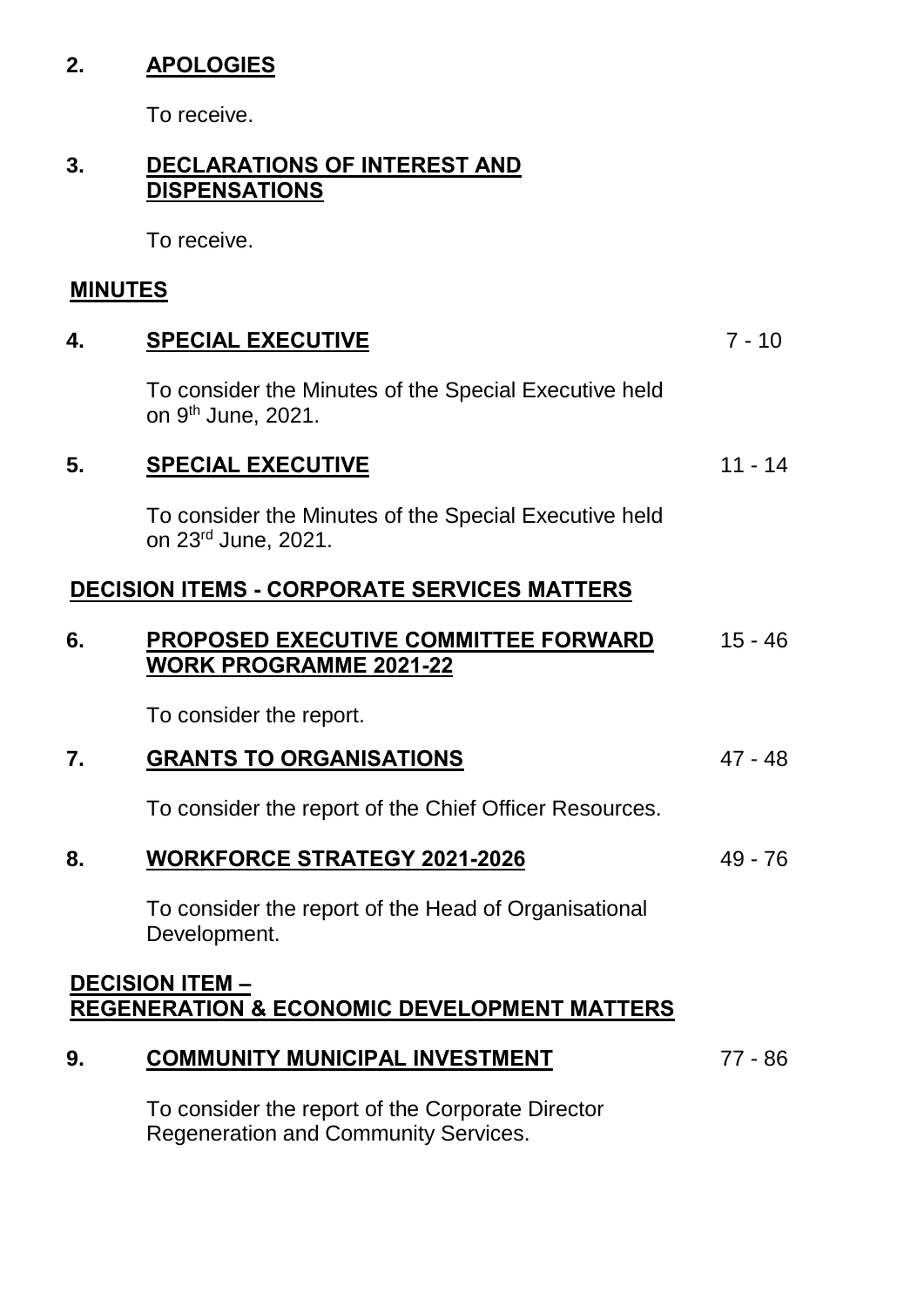## **DECISION ITEM - EDUCATION MATTERS**

#### **10. LOCAL GOVERNMENT EDUCATION SERVICES SAFEGUARDING POLICY** 87 - 158

To consider the report of the Corporate Director Education.

#### **DECISION ITEMS - ENVIRONMENT**

#### **11. COMMUNITY ASSET TRANSFER – DEIGHTON FIELD & SIRHOWY GARDENS, TREDEGAR – TREDEGAR TOWN COUNCIL** 159 - 168

To consider the report of the Corporate Director Regeneration and Community Services.

#### **12. POSITION REPORT – STRAYING ANIMALS** 169 - 178

To consider the report of the Corporate Director Regeneration and Community Services.

#### **MONITORING ITEM - CORPORATE SERVICES**

#### **13. END OF YEAR 2020/21 FINANCE AND PERFORMANCE REPORT**

179 - 234

To consider the report of the Service Manager Performance and Democratic.

#### **MONITORING ITEMS – REGENERATION AND ECONOMIC DEVELOPMENT**

### **14. DEVELOPMENT OF BUSINESS ENERGY MODEL TO** 235 - 244 **ENABLE BUSINESS PARKS TO ACHIEVE NET ZERO OUTCOMES**

To consider the report of the Corporate Director Regeneration and Community Services.

# **15. COVID-19 RECOVERY - ECONOMY** 245 - 250

To consider the report of the Corporate Director Regeneration and Community Services.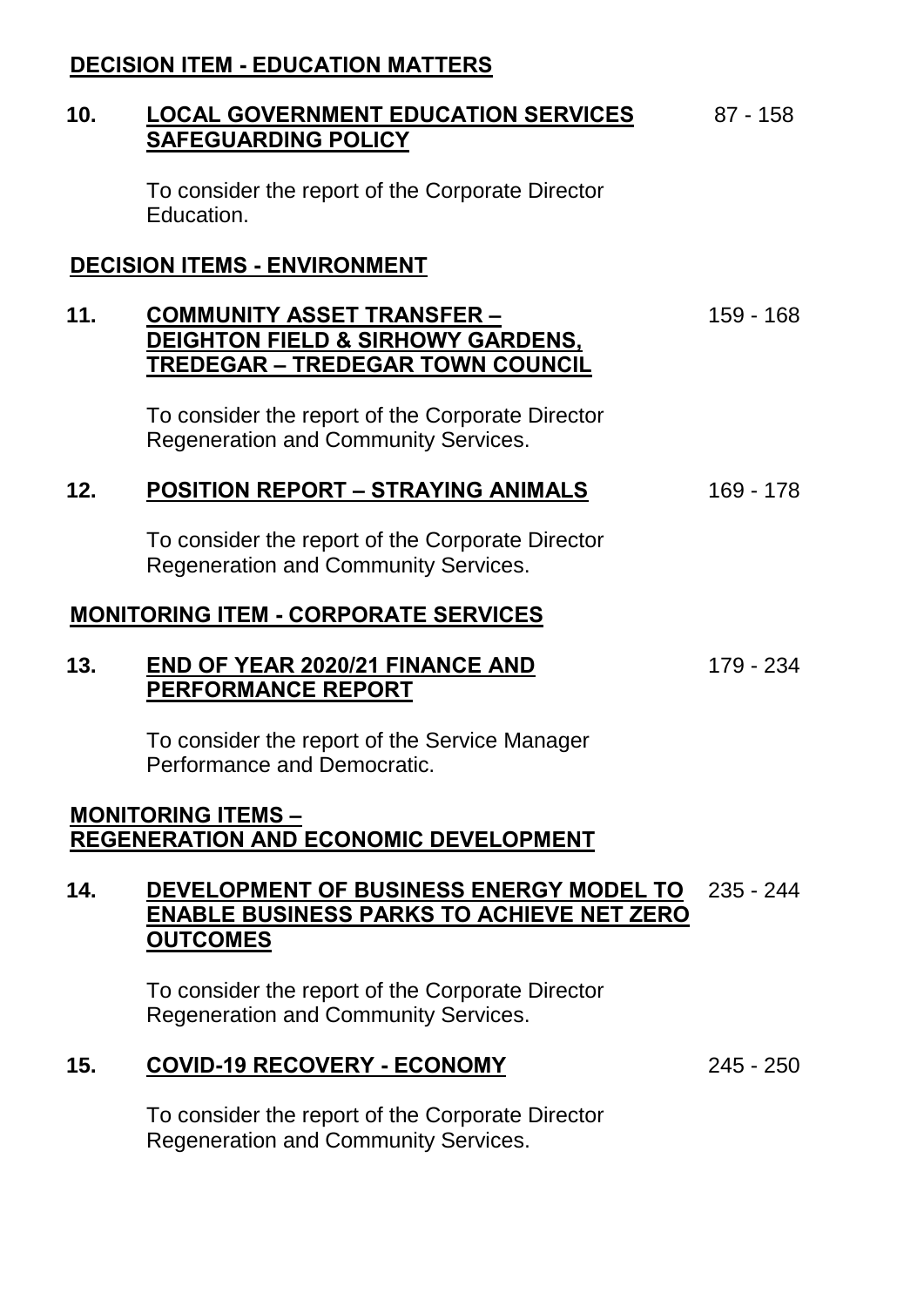### **MONITORING ITEMS - ENVIRONMENT**

#### **16. FLOOD RISK MANAGEMENT PLAN (2016- 2022)** 251 - 280

To consider the report of the Corporate Director Regeneration and Community Services.

### **17. LOCAL AIR QUALITY PROGRESS REPORT** 281 - 286

To consider the report of the Corporate Director Regeneration and Community Services.

#### **MONITORING ITEMS - EDUCATION**

#### **18. EDUCATION DIRECTORATE – RECOVERY AND RENEWAL PLAN** 287 - 312

To consider the report of the Corporate Director Education.

#### **19. ANEURIN LEISURE TRUST PERFORMANCE AND MONITORING REPORT (APRIL 2020 – MARCH 2021)** 313 - 322

To consider the report of the Corporate Director Education.

#### **20. IMPROVING SCHOOLS PROGRAMME 2021** 323 - 346

To consider the report of the Corporate Director Education.

#### **MONITORING ITEM - SOCIAL SERVICES**

#### **21. SAFEGUARDING PERFORMANCE INFORMATION FOR SOCIAL SERVICES AND EDUCATION – 1ST APRIL TO 31ST MARCH 2021** 347 - 382

To consider the report of the Corporate Director Education and Corporate Director Social Services.